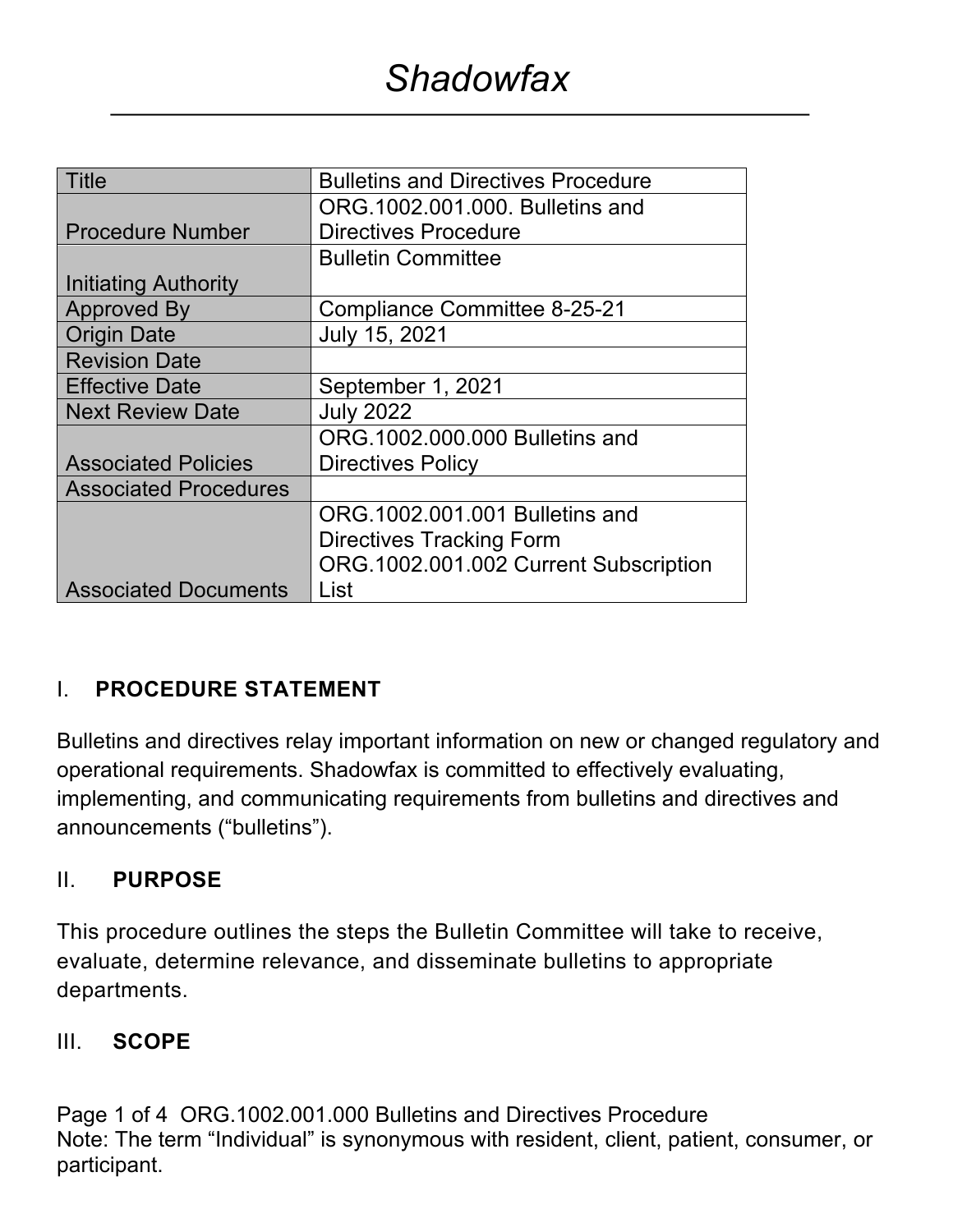The Bulletin Committee will use this procedure to disseminate information to the appropriate Shadowfax committees or departments

### IV. **GENERAL**

Bulletins from Federal, State, County, and Administrative Entities drive Shadowfax policies and procedures to remain compliant with such.

### V. **PROCEDURE**

1) The Bulletin Committee will subscribe to any and all correspondence lists that are generated by funding sources and regulatory entities. A current subscription list will be maintained by the Committee. Electronic correspondence will be directed to bulletins@shadowfax.org. Access to this email address will be maintained by the Information Technology (IT) Department.

2) Filing System - An electronic folder in the Bulletin Committee Team folder. The folder will have subfolders for "Current", "Not Relevant", and "Obsolete" correspondence, with sub-folders for department and quarter within department. Departments are those listed in ORG.1000.000.001 Naming Convention, i.e., ORG, HR, etc. Any physical correspondence will be retained by the current Committee Chair.

3) Processing Bulletins - A spreadsheet will be maintained by the Committee to track actions taken for each bulletin that was received since the implementation date of this procedure. Each bulletin will be listed on the spreadsheet and must include the action taken, including the reason(s) a bulletin was marked Not Relevant or Obsolete.

- Bulletins that were received in the time between each Bulletin Committee meeting will be retained in incoming email until they are evaluated.
- Urgent bulletins will be handled by the Committee in between meetings, as necessary.

Page 2 of 4 ORG.1002.001.000 Bulletins and Directives Procedure Note: The term "Individual" is synonymous with resident, client, patient, consumer, or participant.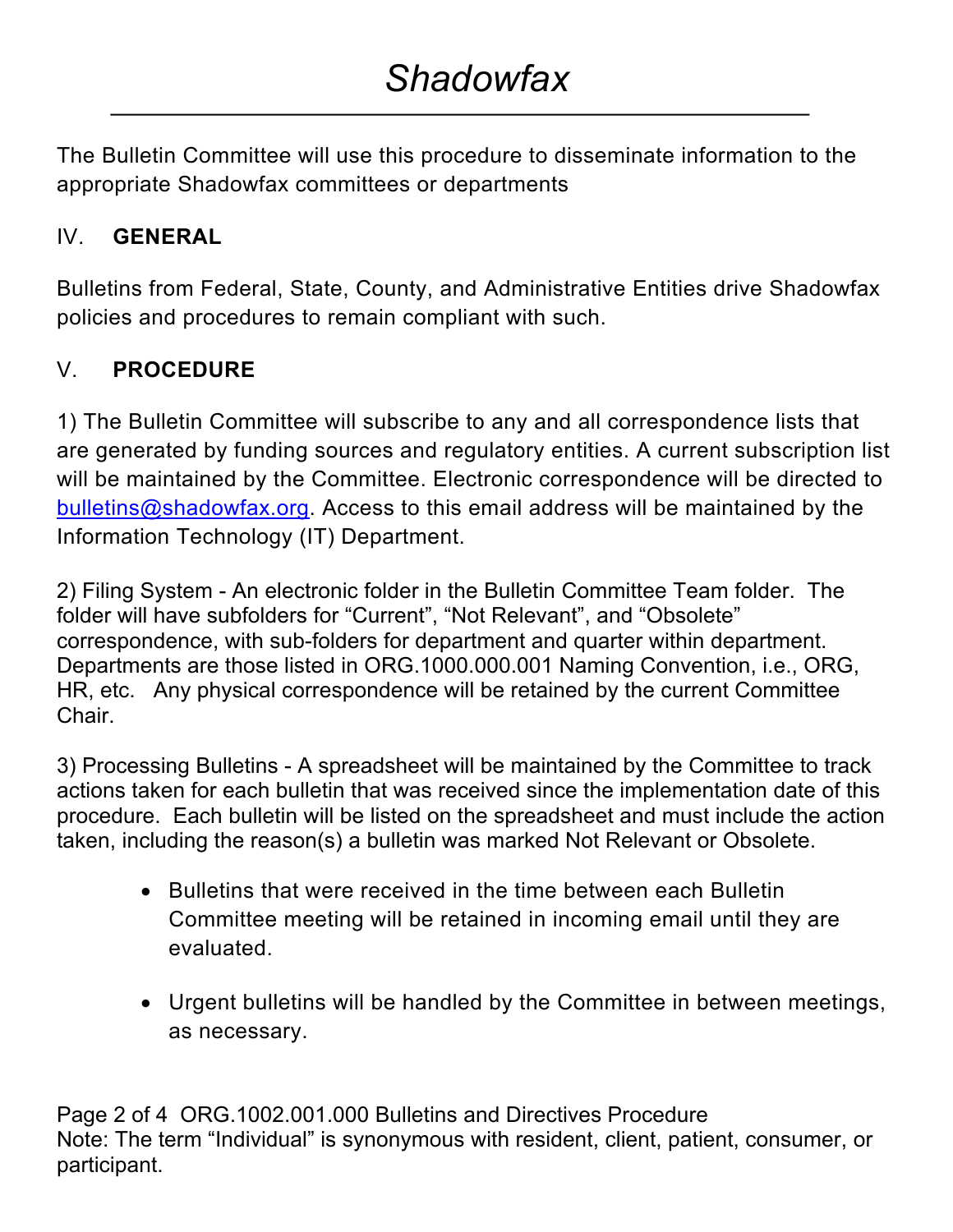- If determined to be relevant, Committee will summarize the impact to Shadowfax's operations, policies, procedures, etc., and send to the affected departments or committees with suggestions regarding potential impact.
- If determined to have no relevance, bulletin will be filed in appropriate folder.
- If bulletin makes an older one obsolete, move the old one to obsolete folder and flag it with the new one that replaces it.
- After each review meeting, the Committee will prepare a brief summary from the tracking sheet of the bulletins reviewed and any that were forwarded within Shadowfax for additional follow-up and send the summary to the Compliance Committee.
- The Compliance Committee has access to the Bulletin Committee bulletin storage folder so that they can access the tracking sheet and any bulletins directly.

## VI. **OVERSIGHT**

The highest-level position for each Shadowfax department or their designate(s) (the "Approved By") shall be in charge of the administration of this Procedure. The Approved By responsibilities include:

- **1.** Identifying the activities necessary to comply with this procedure based on regulatory and program requirements.
- **2.** Assigning, as appropriate, designees to implement the procedure and associated procedures.
- **3.** Periodically reviewing this procedure and monitoring compliance to it.
- **4.** Training responsible parties on their obligations under the procedure.

#### **Revision History**

Page 3 of 4 ORG.1002.001.000 Bulletins and Directives Procedure Note: The term "Individual" is synonymous with resident, client, patient, consumer, or participant.